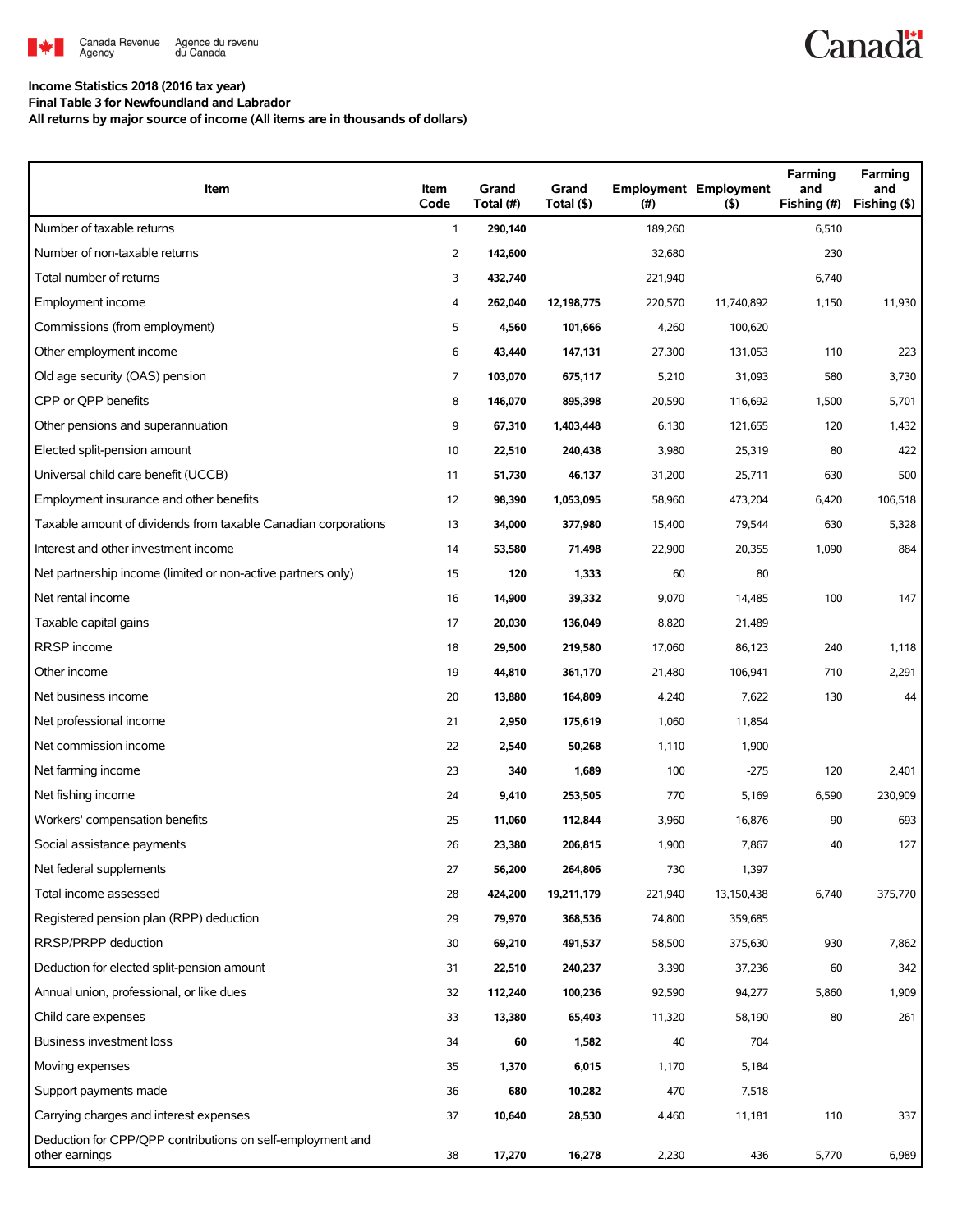

## **Income Statistics 2018 (2016 tax year)**

**Final Table 3 for Newfoundland and Labrador**

**All returns by major source of income (All items are in thousands of dollars)**

| Item                                                                                          | Item<br>Code | Grand<br>Total (#) | Grand<br>Total (\$) | $(\#)$  | <b>Employment Employment</b><br>$($ \$) | Farming<br>and<br>Fishing (#) | Farming<br>and<br>Fishing (\$) |
|-----------------------------------------------------------------------------------------------|--------------|--------------------|---------------------|---------|-----------------------------------------|-------------------------------|--------------------------------|
| Deduction for provincial parental insurance plan (PPIP) premiums<br>on self-employment income | 39           |                    |                     |         |                                         |                               |                                |
| Exploration and development expenses                                                          | 40           | 150                | 1,132               | 70      | 935                                     |                               |                                |
| Other employment expenses                                                                     | 41           | 10,180             | 36,966              | 9,000   | 33,400                                  | 50                            | 87                             |
| Clergy residence deduction                                                                    | 42           | 640                | 6,718               | 580     | 6,435                                   |                               |                                |
| Other deductions                                                                              | 43           | 14,900             | 21,732              | 8,310   | 7,608                                   | 550                           | 408                            |
| Total deductions before adjustments                                                           | 44           | 206,330            | 1,395,499           | 147,320 | 998,569                                 | 6,600                         | 18,411                         |
| Social benefits repayment                                                                     | 45           | 17,900             | 44,302              | 14,050  | 31,502                                  | 1,310                         | 4,724                          |
| Net income                                                                                    | 46           | 423,530            | 17,777,464          | 221,880 | 12,120,665                              | 6,710                         | 352,950                        |
| Canadian Forces personnel and police deduction                                                | 47           | 20                 | 216                 |         |                                         |                               |                                |
| Security options deductions                                                                   | 48           | 100                | 6,843               |         |                                         |                               |                                |
| Other payments deduction                                                                      | 49           | 88,580             | 584,398             | 6,540   | 26,132                                  |                               |                                |
| Non-capital losses of other years                                                             | 50           | 250                | 1,636               | 90      | 513                                     |                               |                                |
| Net capital losses of other years                                                             | 51           | 2,690              | 6,186               | 1,100   | 1,684                                   | 30                            | 49                             |
| Capital gains deduction                                                                       | 52           | 420                | 48,194              | 90      | 2,242                                   | 60                            | 12,719                         |
| Northern residents deductions                                                                 | 53           | 12,790             | 84,125              | 10,170  | 70,451                                  | 260                           | 1,705                          |
| Additional deductions                                                                         | 54           | 1,800              | 11,483              | 240     | 1,068                                   |                               |                                |
| Farming/fishing losses of prior years                                                         | 55           | 30                 | 294                 |         |                                         | 20                            | 246                            |
| Total deductions from net income                                                              | 56           | 105,340            | 743,408             | 17,990  | 108,979                                 | 560                           | 15,723                         |
| Taxable income assessed                                                                       | 57           | 409,600            | 17,035,047          | 221,880 | 12,011,738                              | 6,700                         | 337,265                        |
| Basic personal amount                                                                         | 58           | 432,730            | 4,952,407           | 221,940 | 2,540,376                               | 6,740                         | 77,264                         |
| Age amount                                                                                    | 59           | 101,810            | 680,355             | 4,350   | 20,055                                  | 540                           | 2,852                          |
| Spouse or common-law partner amount                                                           | 60           | 27,280             | 186,025             | 15,610  | 121,182                                 | 470                           | 3,121                          |
| Amount for an eligible dependant                                                              | 61           | 14,700             | 158,050             | 9,480   | 101,467                                 | 130                           | 1,340                          |
| Family caregiver amount for children under 18 years of age                                    | 62           | 2,990              | 7,425               | 2,250   | 5,493                                   | 60                            | 158                            |
| Amount for infirm dependants age 18 or older                                                  | 63           | 600                | 3,406               | 340     | 1,911                                   | 20                            | 90                             |
| CPP or QPP contributions through employment                                                   | 64           | 249,660            | 395,886             | 212,740 | 378,137                                 | 980                           | 505                            |
| CPP or OPP contributions on self-employment and other earnings                                | 65           | 17,270             | 16,278              | 2,230   | 436                                     | 5,770                         | 6,989                          |
| Employment insurance premiums                                                                 | 66           | 249,960            | 152,785             | 210,440 | 141,804                                 | 6,280                         | 3,671                          |
| PPIP premiums paid                                                                            | 67           |                    |                     |         |                                         |                               |                                |
| PPIP premiums payable on employment income                                                    | 68           |                    |                     |         |                                         |                               |                                |
| PPIP premiums payable on self-employment income                                               | 69           |                    |                     |         |                                         |                               |                                |
| Volunteer firefighters' amount/search and rescue volunteers'<br>amount                        | 70           | 5,460              | 16,386              | 3,710   | 11,115                                  | 690                           | 2,082                          |
| Canada employment amount                                                                      | 71           | 275,100            | 304,355             | 221,920 | 256,425                                 | 1,230                         | 1,253                          |
| Public transit amount                                                                         | 72           | 2,240              | 1,029               | 1,830   | 877                                     |                               |                                |
| Children's arts amount                                                                        | 73           | 9,080              | 2,932               | 8,030   | 2,595                                   | 80                            | 23                             |
| Home accessibility expenses                                                                   | 74           | 170                | 713                 | 80      | 294                                     |                               |                                |
| Home buyers' amount                                                                           | 75           | 2,480              | 11,434              | 2,300   | 10,600                                  | 20                            | 97                             |
| Pension income amount                                                                         | 76           | 82,110             | 157,207             | 9,860   | 18,688                                  | 190                           | 332                            |

**Canadä**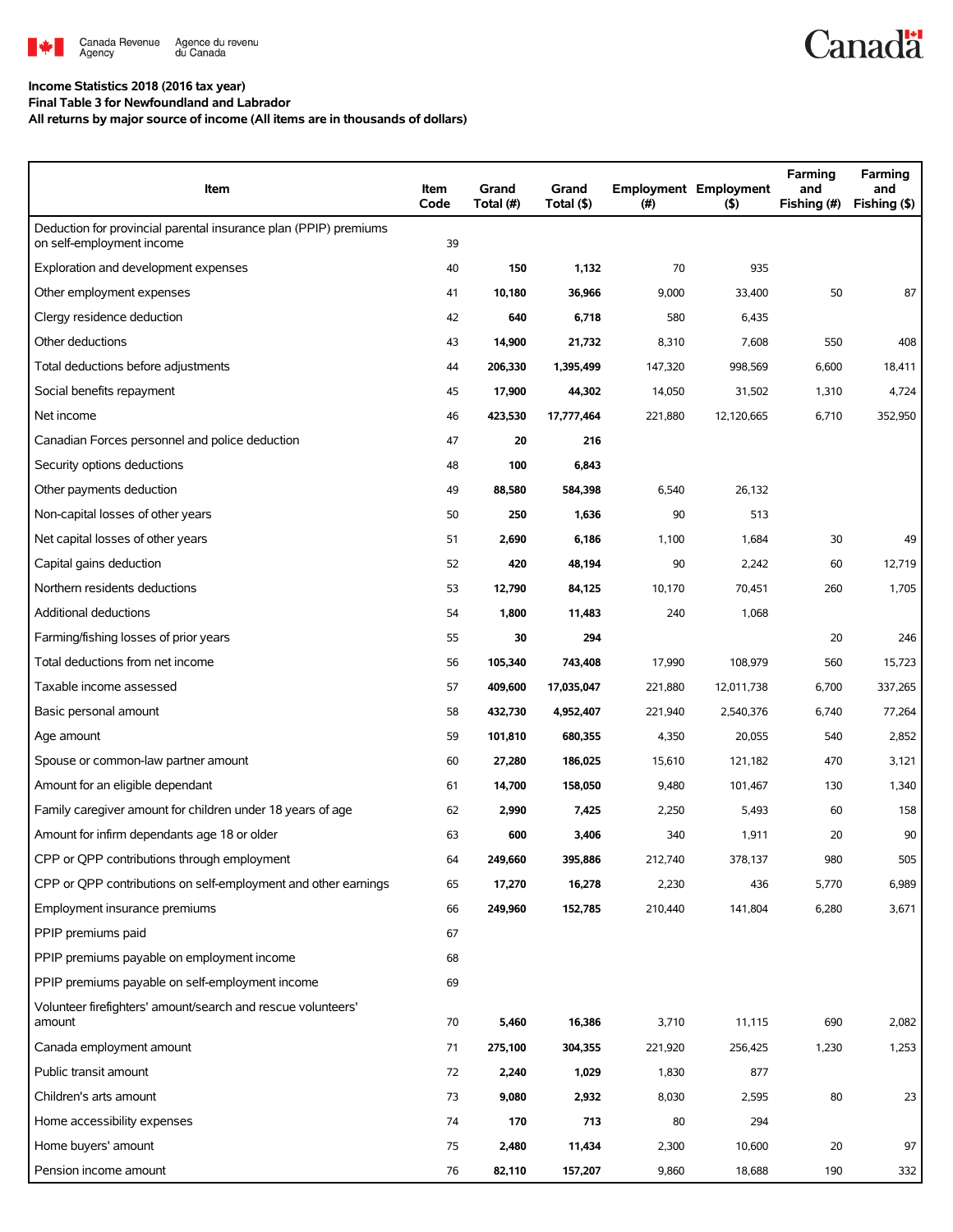

## **Canadä**

## **Income Statistics 2018 (2016 tax year)**

**Final Table 3 for Newfoundland and Labrador**

**All returns by major source of income (All items are in thousands of dollars)**

| Item                                                              | Item<br>Code | Grand<br>Total (#) | Grand<br>Total (\$) | $(\#)$  | <b>Employment Employment</b><br>$($ \$) | Farming<br>and<br>Fishing (#) | Farming<br>and<br>Fishing (\$) |
|-------------------------------------------------------------------|--------------|--------------------|---------------------|---------|-----------------------------------------|-------------------------------|--------------------------------|
| Caregiver amount                                                  | 77           | 4,710              | 24,226              | 2,990   | 15,481                                  | 210                           | 1,076                          |
| Disability amount                                                 | 78           | 19,780             | 158,198             | 4,740   | 38,010                                  | 160                           | 1,305                          |
| Disability amount transferred from a dependant                    | 79           | 6,380              | 66,974              | 4,520   | 49,157                                  | 120                           | 1,220                          |
| Interest paid on student loans                                    | 80           | 10,520             | 5,636               | 9,390   | 5,014                                   | 40                            | 16                             |
| Tuition, education, and textbook amounts                          | 81           | 25,330             | 126,196             | 20,370  | 94,806                                  | 320                           | 856                            |
| Tuition, education, and textbook amounts transferred from a child | 82           | 9,280              | 42,853              | 7,850   | 36,225                                  | 190                           | 861                            |
| Amounts transferred from spouse or common-law partner             | 83           | 25,470             | 151,929             | 5,170   | 31,000                                  | 200                           | 1,374                          |
| Medical expenses                                                  | 84           | 95,380             | 222,251             | 47,740  | 93,152                                  | 1,720                         | 4,893                          |
| Total tax credits on personal amounts                             | 85           | 432,740            | 1,176,762           | 221,940 | 596,157                                 | 6,740                         | 16,709                         |
| Allowable charitable donations and government gifts               | 86           | 79,440             | 86,209              | 43,400  | 40,889                                  | 1,840                         | 1,776                          |
| Eligible cultural and ecological gifts                            | 87           | 70                 | 311                 |         |                                         |                               |                                |
| Total tax credit on donations and gifts                           | 88           | 78,670             | 23,728              | 42,890  | 11,225                                  | 1,810                         | 477                            |
| Total federal non-refundable tax credits                          | 89           | 432,740            | 1,200,490           | 221,940 | 607,383                                 | 6,740                         | 17,186                         |
| Federal dividend tax credit                                       | 90           | 30,900             | 44,190              | 15,300  | 9,733                                   | 610                           | 636                            |
| Minimum tax carryover                                             | 91           | 420                | 1,676               | 180     | 976                                     | 20                            | 96                             |
| Basic federal tax                                                 | 92           | 270,280            | 1,961,744           | 184,670 | 1,567,276                               | 6,250                         | 40,950                         |
| Federal foreign tax credit                                        | 93           | 9,090              | 12,208              | 4,520   | 10,517                                  |                               |                                |
| Federal political contribution tax credit                         | 94           | 860                | 178                 | 400     | 86                                      |                               |                                |
| Investment tax credit                                             | 95           | 660                | 732                 | 60      | 146                                     | 540                           | 505                            |
| Labour-sponsored funds tax credit (federally registered)          | 96           |                    |                     |         |                                         |                               |                                |
| Labour-sponsored funds tax credit (provincially registered)       | 97           |                    |                     |         |                                         |                               |                                |
| Alternative minimum tax payable                                   | 98           | 170                | 1,549               |         |                                         |                               |                                |
| Net federal tax                                                   | 99           | 270,010            | 1,948,678           | 184,510 | 1,556,559                               | 6,220                         | 40,434                         |
| CPP contributions on self-employment                              | 100          | 17,270             | 32,556              | 2,230   | 873                                     | 5,770                         | 13,978                         |
| Social Benefits repayment                                         | 101          | 17,900             | 44,302              | 14,050  | 31,502                                  | 1,310                         | 4,724                          |
| Working income tax benefit (WITB)                                 | 102          | 14,820             | 10,369              | 11,000  | 7,982                                   | 140                           | 93                             |
| Children's fitness tax credit                                     | 103          | 20,490             | 1,805               | 17,970  | 1,592                                   | 270                           | 23                             |
| Eligible educator school supply tax credit                        | 104          | 650                | 42                  | 640     | 41                                      |                               |                                |
| Net provincial or territorial tax                                 | 105          | 278,980            | 1,374,402           | 183,360 | 1,085,914                               | 6,160                         | 28,248                         |
| Total tax payable                                                 | 106          | 290,140            | 3,399,992           | 189,260 | 2,674,848                               | 6,510                         | 87,385                         |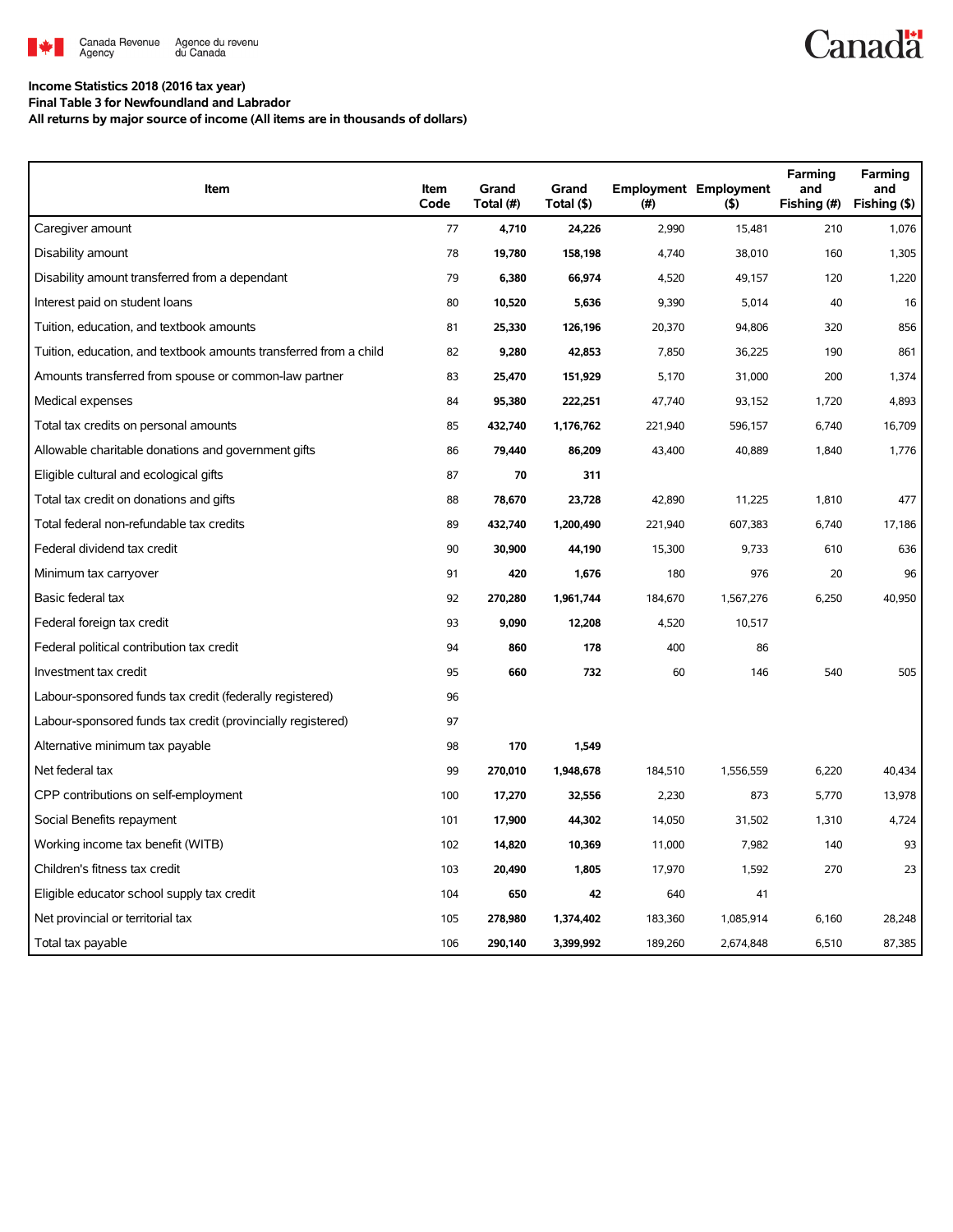| Item                                                                                             | Item<br>Code   | Professional<br>Income $#)$ | $Income($ \$) | <b>Sales</b><br>Professional (self-employment)<br>(#) | <b>Sales</b><br>(self-employment)<br>(5) | Proprietorship/<br>Partnerships<br>(#) | Proprietorship/<br>Partnerships<br>(5) |
|--------------------------------------------------------------------------------------------------|----------------|-----------------------------|---------------|-------------------------------------------------------|------------------------------------------|----------------------------------------|----------------------------------------|
| Number of taxable returns                                                                        | $\mathbf{1}$   | 1,310                       |               | 770                                                   |                                          | 5,870                                  |                                        |
| Number of non-taxable returns                                                                    | $\overline{2}$ | 70                          |               | 110                                                   |                                          | 1,180                                  |                                        |
| Total number of returns                                                                          | 3              | 1,380                       |               | 880                                                   |                                          | 7,060                                  |                                        |
| Employment income                                                                                | 4              | 390                         | 17,342        | 130                                                   | 1,894                                    | 1,520                                  | 28,360                                 |
| Commissions (from employment)                                                                    | 5              |                             |               |                                                       |                                          | 30                                     | 239                                    |
| Other employment income                                                                          | 6              | 80                          | 338           | 40                                                    | 59                                       | 300                                    | 570                                    |
| Old age security (OAS) pension                                                                   | 7              | 130                         | 871           | 100                                                   | 608                                      | 620                                    | 3,975                                  |
| CPP or QPP benefits                                                                              | 8              | 220                         | 1,888         | 190                                                   | 1,353                                    | 1,260                                  | 6,978                                  |
| Other pensions and superannuation                                                                | 9              | 100                         | 3,289         | 70                                                    | 1,450                                    | 360                                    | 8,074                                  |
| Elected split-pension amount                                                                     | 10             | 40                          | 246           | 40                                                    | 287                                      | 240                                    | 2,059                                  |
| Universal child care benefit (UCCB)                                                              | 11             | 210                         | 226           | 180                                                   | 166                                      | 1,810                                  | 1,749                                  |
| Employment insurance and other benefits                                                          | 12             |                             |               |                                                       |                                          | 440                                    | 4,429                                  |
| Taxable amount of dividends from taxable<br>Canadian corporations                                | 13             | 330                         | 2,904         | 150                                                   | 1,027                                    | 560                                    | 2,750                                  |
| Interest and other investment income                                                             | 14             | 490                         | 1,482         | 150                                                   | 95                                       | 880                                    | 1,388                                  |
| Net partnership income (limited or<br>non-active partners only)                                  | 15             |                             |               |                                                       |                                          |                                        |                                        |
| Net rental income                                                                                | 16             | 130                         | 295           | 110                                                   | 355                                      | 480                                    | 2,246                                  |
| Taxable capital gains                                                                            | 17             |                             |               |                                                       |                                          | 380                                    | 1,804                                  |
| RRSP income                                                                                      | 18             | 90                          | 1,264         | 110                                                   | 930                                      | 530                                    | 2,806                                  |
| Other income                                                                                     | 19             | 250                         | 1,391         | 180                                                   | 660                                      | 590                                    | 3,668                                  |
| Net business income                                                                              | 20             | 40                          | 125           | 50                                                    | 183                                      | 6,910                                  | 151,802                                |
| Net professional income                                                                          | 21             | 1,370                       | 159,920       |                                                       |                                          | 30                                     | 476                                    |
| Net commission income                                                                            | 22             |                             |               | 860                                                   | 46,362                                   | 60                                     | 589                                    |
| Net farming income                                                                               | 23             |                             |               |                                                       |                                          |                                        |                                        |
| Net fishing income                                                                               | 24             |                             |               |                                                       |                                          | 40                                     | 423                                    |
| Workers' compensation benefits                                                                   | 25             |                             |               |                                                       |                                          |                                        |                                        |
| Social assistance payments                                                                       | 26             |                             |               |                                                       |                                          | 50                                     | 263                                    |
| Net federal supplements                                                                          | 27             |                             |               |                                                       |                                          | 180                                    | 662                                    |
| Total income assessed                                                                            | 28             | 1,380                       | 192,573       | 880                                                   | 56,155                                   | 7,030                                  | 225,963                                |
| Registered pension plan (RPP) deduction                                                          | 29             | 80                          | 553           |                                                       |                                          | 250                                    | 626                                    |
| RRSP/PRPP deduction                                                                              | 30             | 700                         | 12,053        | 280                                                   | 3,086                                    | 1,260                                  | 8,478                                  |
| Deduction for elected split-pension amount                                                       | 31             | 60                          | 940           | 50                                                    | 540                                      | 190                                    | 2,066                                  |
| Annual union, professional, or like dues                                                         | 32             | 140                         | 219           | 60                                                    | 39                                       | 520                                    | 263                                    |
| Child care expenses                                                                              | 33             | 100                         | 764           | 70                                                    | 269                                      | 420                                    | 1,696                                  |
| Business investment loss                                                                         | 34             |                             |               |                                                       |                                          |                                        |                                        |
| Moving expenses                                                                                  | 35             | 20                          | 126           |                                                       |                                          | 20                                     | 154                                    |
| Support payments made                                                                            | 36             |                             |               |                                                       |                                          | 10                                     | 123                                    |
| Carrying charges and interest expenses                                                           | 37             | 160                         | 785           | 60                                                    | 145                                      | 180                                    | 555                                    |
| Deduction for CPP/QPP contributions on<br>self-employment and other earnings                     | 38             | 1,070                       | 1,932         | 680                                                   | 1,090                                    | 5,190                                  | 4,979                                  |
| Deduction for provincial parental insurance<br>plan (PPIP) premiums on self-employment<br>income | 39             |                             |               |                                                       |                                          |                                        |                                        |
| Exploration and development expenses                                                             | 40             |                             |               |                                                       |                                          |                                        |                                        |
| Other employment expenses                                                                        | 41             |                             |               |                                                       |                                          | 80                                     | 327                                    |
| Clergy residence deduction                                                                       | 42             |                             |               |                                                       |                                          |                                        |                                        |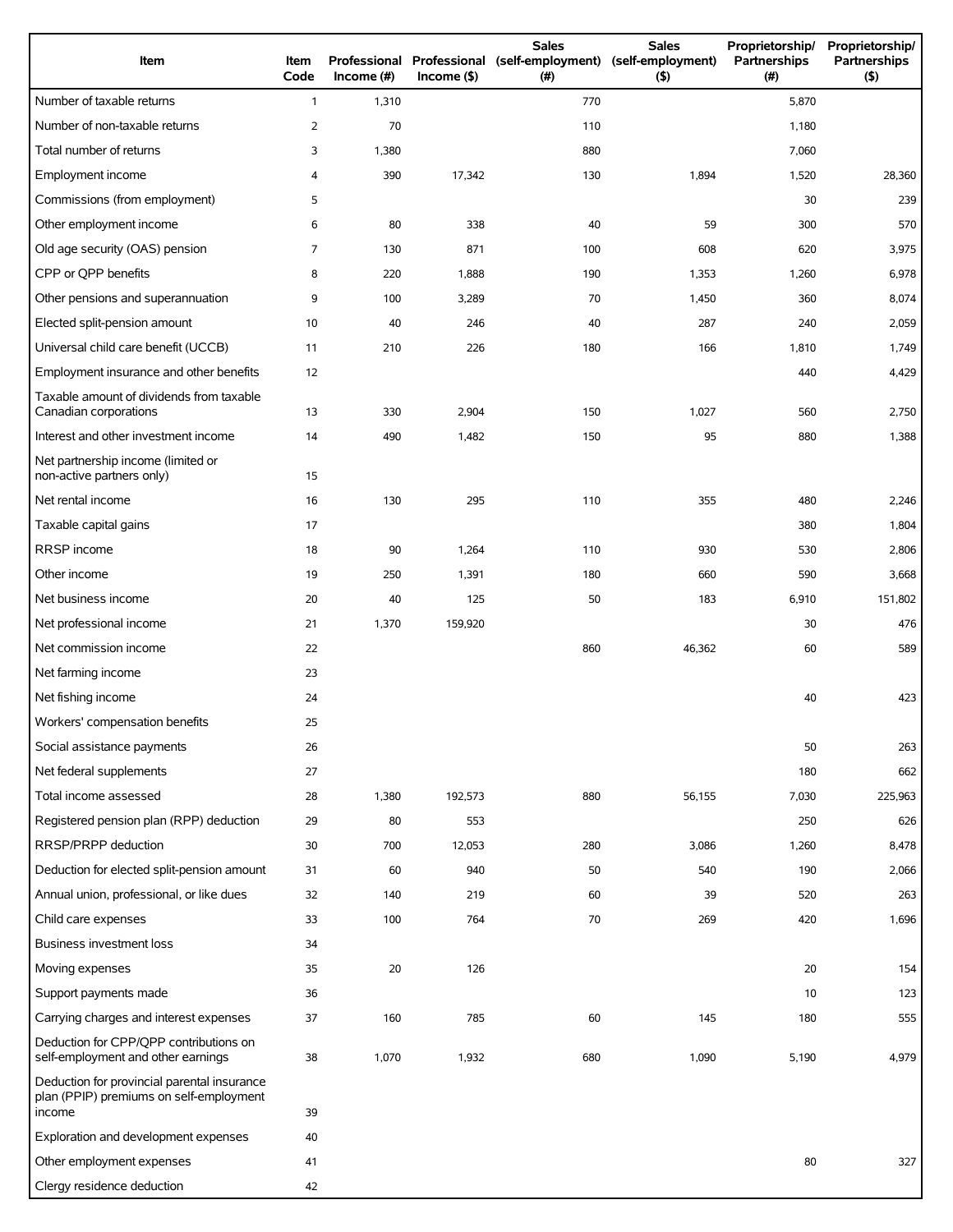| Item                                                                   | Item<br>Code | Income $(\#)$ | $Income$ (\$) | <b>Sales</b><br>Professional Professional (self-employment) (self-employment)<br>(# ) | <b>Sales</b><br>(5) | Proprietorship/<br>Partnerships<br>(# ) | Proprietorship/<br>Partnerships<br>(5) |
|------------------------------------------------------------------------|--------------|---------------|---------------|---------------------------------------------------------------------------------------|---------------------|-----------------------------------------|----------------------------------------|
| Other deductions                                                       | 43           |               |               | 10                                                                                    | 15                  | 110                                     | 397                                    |
| Total deductions before adjustments                                    | 44           | 1,290         | 18,014        | 750                                                                                   | 6,064               | 5,720                                   | 19,780                                 |
| Social benefits repayment                                              | 45           | 70            | 361           |                                                                                       |                     | 100                                     | 308                                    |
| Net income                                                             | 46           | 1,350         | 174,295       | 850                                                                                   | 50,110              | 6,710                                   | 210,045                                |
| Canadian Forces personnel and police<br>deduction                      | 47           |               |               |                                                                                       |                     |                                         |                                        |
| Security options deductions                                            | 48           |               |               |                                                                                       |                     |                                         |                                        |
| Other payments deduction                                               | 49           |               |               |                                                                                       |                     | 280                                     | 1,429                                  |
| Non-capital losses of other years                                      | 50           |               |               |                                                                                       |                     | 50                                      | 380                                    |
| Net capital losses of other years                                      | 51           | 40            | 65            |                                                                                       |                     | 40                                      | 117                                    |
| Capital gains deduction                                                | 52           |               |               |                                                                                       |                     |                                         |                                        |
| Northern residents deductions                                          | 53           |               |               |                                                                                       |                     | 100                                     | 591                                    |
| Additional deductions                                                  | 54           |               |               |                                                                                       |                     |                                         |                                        |
| Farming/fishing losses of prior years                                  | 55           |               |               |                                                                                       |                     |                                         |                                        |
| Total deductions from net income                                       | 56           |               |               |                                                                                       |                     | 480                                     | 2,689                                  |
| Taxable income assessed                                                | 57           | 1,350         | 174,126       | 850                                                                                   | 49,913              | 6,700                                   | 207,467                                |
| Basic personal amount                                                  | 58           | 1,380         | 15,834        | 880                                                                                   | 10,056              | 7,060                                   | 80,681                                 |
| Age amount                                                             | 59           | 80            | 372           | 90                                                                                    | 453                 | 590                                     | 3,635                                  |
| Spouse or common-law partner amount                                    | 60           | 80            | 567           | 60                                                                                    | 449                 | 550                                     | 3,924                                  |
| Amount for an eligible dependant                                       | 61           |               |               |                                                                                       |                     | 280                                     | 2,995                                  |
| Family caregiver amount for children<br>under 18 years of age          | 62           | 10            | 30            | 10                                                                                    | 25                  | 50                                      | 115                                    |
| Amount for infirm dependants age 18 or<br>older                        | 63           |               |               |                                                                                       |                     |                                         |                                        |
| CPP or QPP contributions through<br>employment                         | 64           | 350           | 464           | 120                                                                                   | 77                  | 1,400                                   | 1,072                                  |
| CPP or QPP contributions on<br>self-employment and other earnings      | 65           | 1,070         | 1,932         | 680                                                                                   | 1,090               | 5,190                                   | 4,979                                  |
| Employment insurance premiums                                          | 66           | 270           | 150           | 90                                                                                    | 24                  | 1,150                                   | 404                                    |
| PPIP premiums paid                                                     | 67           |               |               |                                                                                       |                     |                                         |                                        |
| PPIP premiums payable on employment<br>income                          | 68           |               |               |                                                                                       |                     |                                         |                                        |
| PPIP premiums payable on<br>self-employment income                     | 69           |               |               |                                                                                       |                     |                                         |                                        |
| Volunteer firefighters' amount/search and<br>rescue volunteers' amount | 70           |               |               |                                                                                       |                     | 60                                      | 177                                    |
| Canada employment amount                                               | 71           | 440           | 457           | 170                                                                                   | 162                 | 1,700                                   | 1,744                                  |
| Public transit amount                                                  | 72           |               |               |                                                                                       |                     | 10                                      | 3                                      |
| Children's arts amount                                                 | 73           | 140           | 54            | 40                                                                                    | 15                  | 190                                     | 62                                     |
| Home accessibility expenses                                            | 74           |               |               |                                                                                       |                     |                                         |                                        |
| Home buyers' amount                                                    | 75           |               |               |                                                                                       |                     | 20                                      | 90                                     |
| Pension income amount                                                  | 76           | 130           | 250           | 110                                                                                   | 202                 | 570                                     | 1,088                                  |
| Caregiver amount                                                       | 77           |               |               |                                                                                       |                     | 60                                      | 291                                    |
| Disability amount                                                      | 78           |               |               |                                                                                       |                     | 140                                     | 1,088                                  |
| Disability amount transferred from a<br>dependant                      | 79           | 30            | 292           | 20                                                                                    | 153                 | 90                                      | 905                                    |
| Interest paid on student loans                                         | 80           | 110           | 100           | 30                                                                                    | 23                  | 140                                     | 77                                     |
| Tuition, education, and textbook amounts                               | 81           | 100           | 1,386         | 40                                                                                    | 281                 | 230                                     | 1,180                                  |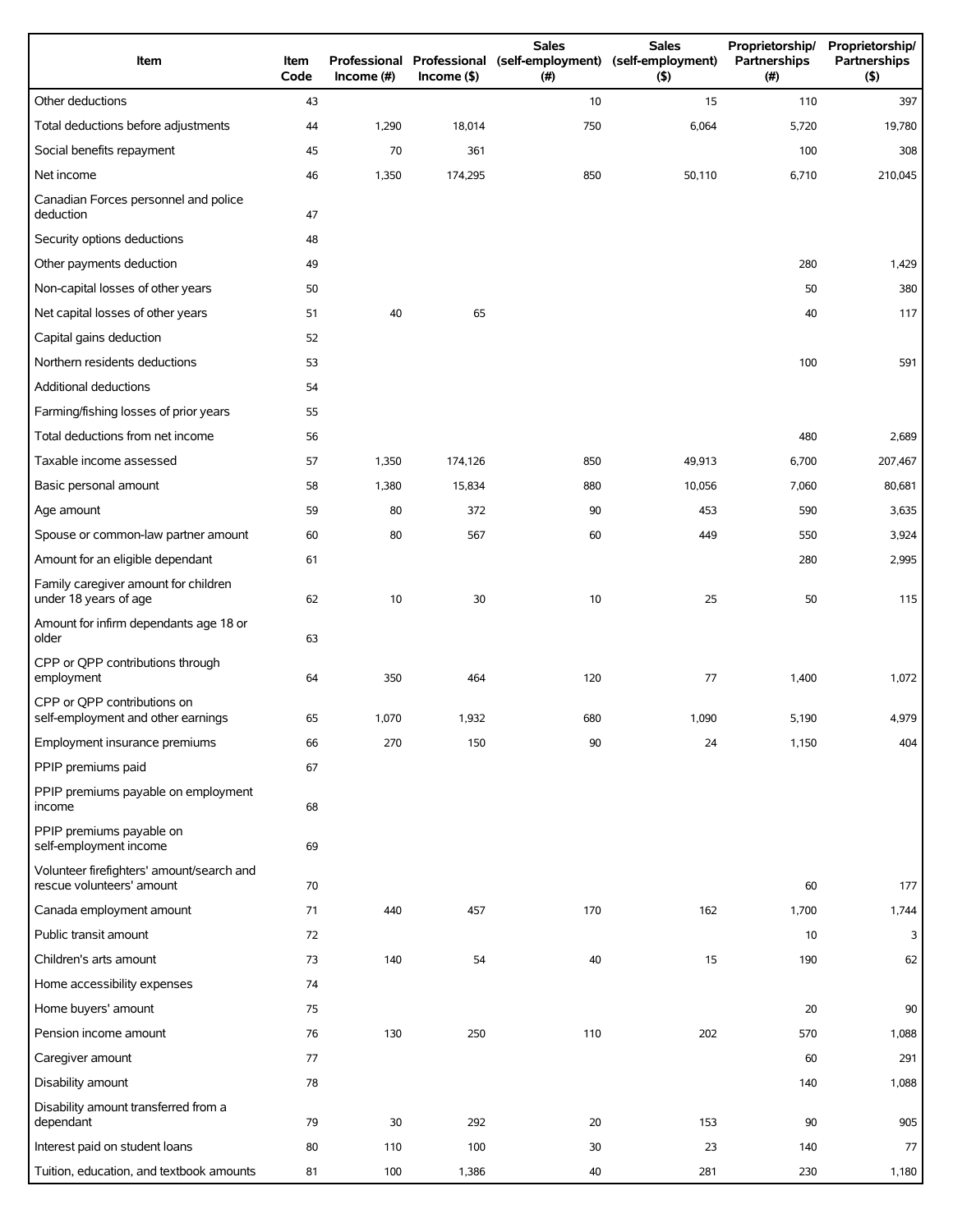| Item                                                                 | <b>Item</b><br>Code | Income $(\#)$ | $Income($ \$) | <b>Sales</b><br>Professional Professional (self-employment) (self-employment)<br>(#) | <b>Sales</b><br>$($ \$) | Proprietorship/<br>Partnerships<br>(#) | Proprietorship/<br><b>Partnerships</b><br>(5) |
|----------------------------------------------------------------------|---------------------|---------------|---------------|--------------------------------------------------------------------------------------|-------------------------|----------------------------------------|-----------------------------------------------|
| Tuition, education, and textbook amounts<br>transferred from a child | 82                  | 90            | 473           | 40                                                                                   | 186                     | 160                                    | 736                                           |
| Amounts transferred from spouse or<br>common-law partner             | 83                  | 20            | 122           | 30                                                                                   | 175                     | 240                                    | 1,380                                         |
| Medical expenses                                                     | 84                  | 330           | 950           | 240                                                                                  | 493                     | 1,930                                  | 3,848                                         |
| Total tax credits on personal amounts                                | 85                  | 1,380         | 3,602         | 880                                                                                  | 2,143                   | 7,060                                  | 16,584                                        |
| Allowable charitable donations and<br>government gifts               | 86                  | 610           | 1,421         | 320                                                                                  | 578                     | 1,200                                  | 1,472                                         |
| Eligible cultural and ecological gifts                               | 87                  |               |               |                                                                                      |                         |                                        |                                               |
| Total tax credit on donations and gifts                              | 88                  | 610           | 422           | 320                                                                                  | 167                     | 1,190                                  | 403                                           |
| Total federal non-refundable tax credits                             | 89                  | 1,380         | 4,024         | 880                                                                                  | 2,310                   | 7,060                                  | 16,987                                        |
| Federal dividend tax credit                                          | 90                  | 320           | 368           | 130                                                                                  | 123                     | 460                                    | 327                                           |
| Minimum tax carryover                                                | 91                  |               |               |                                                                                      |                         |                                        |                                               |
| Basic federal tax                                                    | 92                  | 1,160         | 36,953        | 660                                                                                  | 7,500                   | 3,930                                  | 21,856                                        |
| Federal foreign tax credit                                           | 93                  | 170           | 99            | 20                                                                                   | 1                       | 100                                    | 14                                            |
| Federal political contribution tax credit                            | 94                  | 30            | 6             |                                                                                      |                         |                                        |                                               |
| Investment tax credit                                                | 95                  |               |               |                                                                                      |                         |                                        |                                               |
| Labour-sponsored funds tax credit<br>(federally registered)          | 96                  |               |               |                                                                                      |                         |                                        |                                               |
| Labour-sponsored funds tax credit<br>(provincially registered)       | 97                  |               |               |                                                                                      |                         |                                        |                                               |
| Alternative minimum tax payable                                      | 98                  |               |               |                                                                                      |                         |                                        |                                               |
| Net federal tax                                                      | 99                  | 1,160         | 36,848        | 660                                                                                  | 7,498                   | 3,930                                  | 21,810                                        |
| CPP contributions on self-employment                                 | 100                 | 1,070         | 3,865         | 680                                                                                  | 2,180                   | 5,190                                  | 9,957                                         |
| Social Benefits repayment                                            | 101                 | 70            | 361           |                                                                                      |                         | 100                                    | 308                                           |
| Working income tax benefit (WITB)                                    | 102                 | 60            | 55            | 60                                                                                   | 52                      | 960                                    | 895                                           |
| Children's fitness tax credit                                        | 103                 | 220           | 25            | 90                                                                                   | 8                       | 480                                    | 41                                            |
| Eligible educator school supply tax credit                           | 104                 |               |               |                                                                                      |                         |                                        |                                               |
| Net provincial or territorial tax                                    | 105                 | 1,160         | 22,191        | 660                                                                                  | 4,950                   | 4,030                                  | 14,937                                        |
| Total tax payable                                                    | 106                 | 1,310         | 63,275        | 770                                                                                  | 14,703                  | 5,870                                  | 47,047                                        |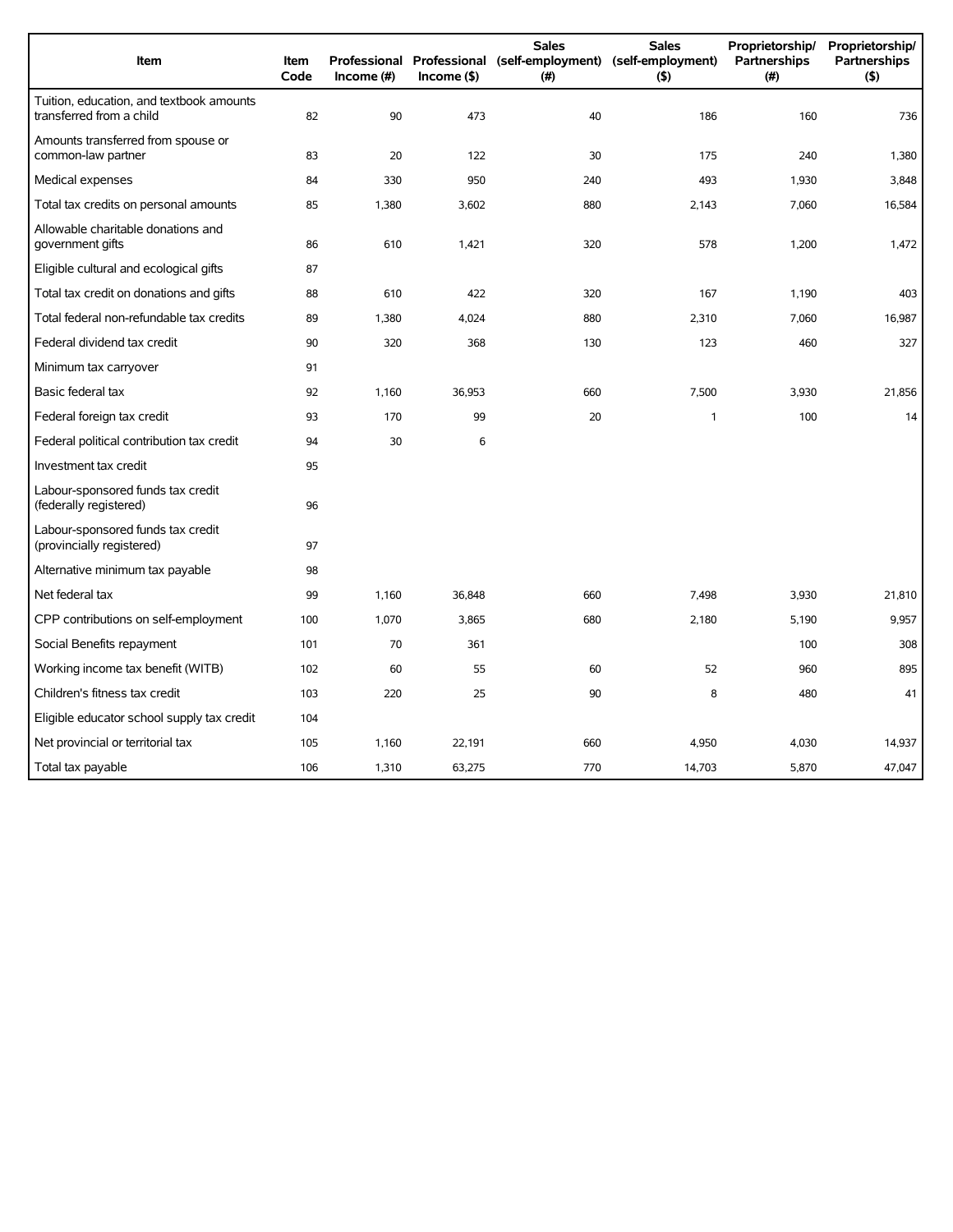| Item                                                                                          | Item<br>Code   | (#)   | Investment Investment<br>$($ \$) | Pension<br>(#) | Pension<br>(5) | Social<br><b>Benefits</b><br>(#) | Social<br><b>Benefits</b><br>$($ \$) |
|-----------------------------------------------------------------------------------------------|----------------|-------|----------------------------------|----------------|----------------|----------------------------------|--------------------------------------|
| Number of taxable returns                                                                     | $\mathbf{1}$   | 4,860 |                                  | 55,250         |                | 21,290                           |                                      |
| Number of non-taxable returns                                                                 | 2              | 1,750 |                                  | 55,670         |                | 39,620                           |                                      |
| Total number of returns                                                                       | 3              | 6,610 |                                  | 110,920        |                | 60,910                           |                                      |
| Employment income                                                                             | 4              | 2,500 | 82,820                           | 9,950          | 87,825         | 22,430                           | 178,921                              |
| Commissions (from employment)                                                                 | 5              | 30    | 196                              | 80             | 174            | 110                              | 159                                  |
| Other employment income                                                                       | 6              | 390   | 1,661                            | 13,230         | 10,761         | 1,260                            | 977                                  |
| Old age security (OAS) pension                                                                | $\overline{7}$ | 1,390 | 8,870                            | 86,730         | 575,452        | 7,690                            | 47,184                               |
| CPP or OPP benefits                                                                           | 8              | 2,270 | 15,296                           | 103,840        | 685,450        | 13,340                           | 43,666                               |
| Other pensions and superannuation                                                             | 9              | 990   | 20,700                           | 57,740         | 1,221,669      | 760                              | 5,484                                |
| Elected split-pension amount                                                                  | 10             | 420   | 3,368                            | 16,640         | 202,272        | 540                              | 2,868                                |
| Universal child care benefit (UCCB)                                                           | 11             | 930   | 949                              | 1,120          | 676            | 15,090                           | 15,682                               |
| Employment insurance and other benefits                                                       | 12             | 580   | 6,471                            | 4,330          | 37,620         | 26,470                           | 413,083                              |
| Taxable amount of dividends from taxable Canadian corporations                                | 13             | 4,160 | 254,934                          | 10,770         | 27,101         | 940                              | 806                                  |
| Interest and other investment income                                                          | 14             | 3,210 | 22,379                           | 21,010         | 21,778         | 2,260                            | 1,086                                |
| Net partnership income (limited or non-active partners only)                                  | 15             | 30    | 1,241                            |                |                |                                  |                                      |
| Net rental income                                                                             | 16             | 2,390 | 18,335                           | 2,100          | 2,818          | 310                              | 428                                  |
| Taxable capital gains                                                                         | 17             | 2,120 | 94,672                           | 6,770          | 13,141         |                                  |                                      |
| RRSP income                                                                                   | 18             | 480   | 4,534                            | 6,220          | 37,404         | 1,880                            | 7,712                                |
| Other income                                                                                  | 19             | 1,710 | 10,921                           | 11,790         | 44,012         | 2,300                            | 7,321                                |
| Net business income                                                                           | 20             | 420   | 2,136                            | 1,430          | 2,598          | 450                              | 32                                   |
| Net professional income                                                                       | 21             | 90    | 1,369                            | 300            | 1,464          |                                  |                                      |
| Net commission income                                                                         | 22             | 70    | 634                              | 220            | 559            | 150                              | 150                                  |
| Net farming income                                                                            | 23             |       |                                  | 70             | $-296$         |                                  |                                      |
| Net fishing income                                                                            | 24             | 90    | 2,391                            | 240            | 1,763          | 1,630                            | 12,491                               |
| Workers' compensation benefits                                                                | 25             | 60    | 618                              | 2,560          | 13,364         | 4,210                            | 79,616                               |
| Social assistance payments                                                                    | 26             |       |                                  | 740            | 2,235          | 20,540                           | 195,794                              |
| Net federal supplements                                                                       | 27             | 160   | 462                              | 46,450         | 190,807        | 8,390                            | 70,699                               |
| Total income assessed                                                                         | 28             | 6,600 | 555,156                          | 110,920        | 3,181,524      | 60,910                           | 1,084,973                            |
| Registered pension plan (RPP) deduction                                                       | 29             | 390   | 1,327                            | 1,950          | 2,872          | 1,690                            | 1,823                                |
| RRSP/PRPP deduction                                                                           | 30             | 1,160 | 13,884                           | 3,370          | 22,502         | 1,720                            | 3,404                                |
| Deduction for elected split-pension amount                                                    | 31             | 400   | 4,045                            | 17,600         | 188,161        | 300                              | 1,648                                |
| Annual union, professional, or like dues                                                      | 32             | 670   | 363                              | 3,900          | 874            | 7,390                            | 1,947                                |
| Child care expenses                                                                           | 33             | 210   | 910                              | 50             | 113            | 1,070                            | 3,002                                |
| Business investment loss                                                                      | 34             |       |                                  | 10             | 399            |                                  |                                      |
| Moving expenses                                                                               | 35             | 20    | 53                               | 20             | 85             | 60                               | 186                                  |
| Support payments made                                                                         | 36             | 30    | 747                              | 110            | 990            | 20                               | 113                                  |
| Carrying charges and interest expenses                                                        | 37             | 1,170 | 7,921                            | 3,970          | 6,462          | 180                              | 214                                  |
| Deduction for CPP/QPP contributions on self-employment and other<br>earnings                  | 38             | 320   | 218                              | 490            | 162            | 1,400                            | 424                                  |
| Deduction for provincial parental insurance plan (PPIP) premiums on<br>self-employment income | 39             |       |                                  |                |                |                                  |                                      |
| Exploration and development expenses                                                          | 40             | 30    | 102                              |                |                |                                  |                                      |
| Other employment expenses                                                                     | 41             | 110   | 369                              | 270            | 776            | 530                              | 1,033                                |
| Clergy residence deduction                                                                    | 42             |       |                                  | 30             | 165            |                                  |                                      |
| Other deductions                                                                              | 43             | 290   | 325                              | 1,740          | 7,528          |                                  |                                      |
| Total deductions before adjustments                                                           | 44             | 3,130 | 30,413                           | 26,110         | 231,215        | 12,550                           | 16,943                               |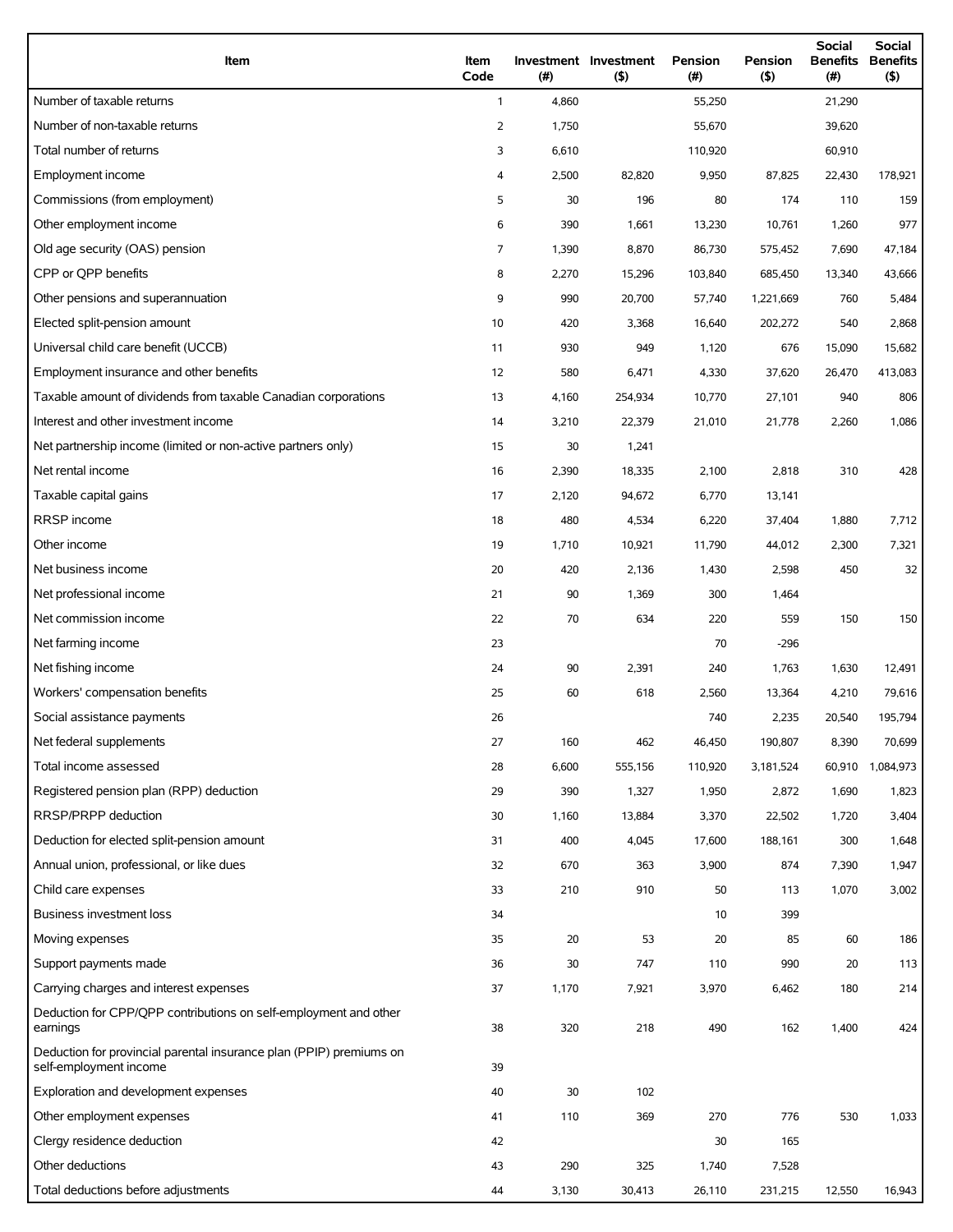| Item                                                                | <b>Item Code</b> | (#)   | Investment Investment<br>(5) | Pension (#) | Pension (\$) | <b>Social</b><br><b>Benefits</b><br>(# ) | Social<br><b>Benefits</b><br>(5) |
|---------------------------------------------------------------------|------------------|-------|------------------------------|-------------|--------------|------------------------------------------|----------------------------------|
| Social benefits repayment                                           | 45               | 610   | 2,721                        | 1,370       | 3,512        |                                          |                                  |
| Net income                                                          | 46               | 6,520 | 522,403                      | 110,890     | 2,947,114    | 60,830                                   | 1,068,200                        |
| Canadian Forces personnel and police deduction                      | 47               |       |                              |             |              |                                          |                                  |
| Security options deductions                                         | 48               |       |                              |             |              |                                          |                                  |
| Other payments deduction                                            | 49               | 230   | 1,170                        | 48,660      | 206,405      | 32,250                                   | 346,098                          |
| Non-capital losses of other years                                   | 50               | 20    | 139                          | 30          | 171          |                                          |                                  |
| Net capital losses of other years                                   | 51               | 390   | 2,585                        | 930         | 1,359        |                                          |                                  |
| Capital gains deduction                                             | 52               | 220   | 32,751                       |             |              |                                          |                                  |
| Northern residents deductions                                       | 53               | 130   | 708                          | 1,310       | 7,093        | 710                                      | 2,940                            |
| Additional deductions                                               | 54               |       |                              | 740         | 4,829        | 770                                      | 5,230                            |
| Farming/fishing losses of prior years                               | 55               |       |                              |             |              |                                          |                                  |
| Total deductions from net income                                    | 56               | 940   | 37,592                       | 51,150      | 220,148      | 33,500                                   | 354,401                          |
| Taxable income assessed                                             | 57               | 6,500 | 484,880                      | 110,800     | 2,727,013    | 47,040                                   | 714,454                          |
| Basic personal amount                                               | 58               | 6,610 | 75,547                       | 110,920     | 1.271.567    | 60,910                                   | 696,165                          |
| Age amount                                                          | 59               | 1,040 | 5,198                        | 86,670      | 589,742      | 7,870                                    | 54,830                           |
| Spouse or common-law partner amount                                 | 60               | 260   | 1,804                        | 6,130       | 21,747       | 3,470                                    | 28,337                           |
| Amount for an eligible dependant                                    | 61               | 80    | 825                          | 310         | 2,557        | 4,140                                    | 45,806                           |
| Family caregiver amount for children under 18 years of age          | 62               | 20    | 59                           | 50          | 108          | 510                                      | 1,356                            |
| Amount for infirm dependants age 18 or older                        | 63               |       |                              | 160         | 859          | 50                                       | 337                              |
| CPP or QPP contributions through employment                         | 64               | 2,200 | 2,569                        | 6,780       | 2,813        | 21,460                                   | 7,948                            |
| CPP or QPP contributions on self-employment and other earnings      | 65               | 320   | 218                          | 490         | 162          | 1,400                                    | 424                              |
| Employment insurance premiums                                       | 66               | 1,500 | 603                          | 6,950       | 1,526        | 20,160                                   | 3,712                            |
| PPIP premiums paid                                                  | 67               |       |                              |             |              |                                          |                                  |
| PPIP premiums payable on employment income                          | 68               |       |                              |             |              |                                          |                                  |
| PPIP premiums payable on self-employment income                     | 69               |       |                              |             |              |                                          |                                  |
| Volunteer firefighters' amount/search and rescue volunteers' amount | 70               | 40    | 114                          | 330         | 999          | 580                                      | 1,728                            |
| Canada employment amount                                            | 71               | 2,720 | 2,925                        | 20,310      | 12,895       | 22,870                                   | 24,678                           |
| Public transit amount                                               | 72               | 20    | 8                            | 120         | 43           | 110                                      | 46                               |
| Children's arts amount                                              | 73               | 170   | 59                           | 60          | 19           | 320                                      | 88                               |
| Home accessibility expenses                                         | 74               |       |                              | 80          | 342          |                                          |                                  |
| Home buyers' amount                                                 | 75               |       |                              | 30          | 123          | 80                                       | 364                              |
| Pension income amount                                               | 76               | 1,280 | 2,444                        | 67,140      | 129,004      | 1,250                                    | 2,189                            |
| Caregiver amount                                                    | 77               | 40    | 193                          | 760         | 3,910        | 540                                      | 2,669                            |
| Disability amount                                                   | 78               | 230   | 1,835                        | 10,780      | 86,128       | 2,960                                    | 23,581                           |
| Disability amount transferred from a dependant                      | 79               | 60    | 475                          | 760         | 6,094        | 690                                      | 7,738                            |
| Interest paid on student loans                                      | 80               | 50    | 25                           | 30          | 9            | 690                                      | 321                              |
| Tuition, education, and textbook amounts                            | 81               | 550   | 5,209                        | 200         | 494          | 3,030                                    | 19,633                           |
| Tuition, education, and textbook amounts transferred from a child   | 82               | 130   | 616                          | 480         | 2,172        | 210                                      | 899                              |
| Amounts transferred from spouse or common-law partner               | 83               | 170   | 847                          | 17,230      | 101,597      | 2,020                                    | 13,183                           |
| Medical expenses                                                    | 84               | 1,550 | 6,902                        | 31,560      | 90,174       | 8,140                                    | 16,775                           |
| Total tax credits on personal amounts                               | 85               | 6,610 | 16,287                       | 110,920     | 348,763      | 60,910                                   | 142,926                          |
| Allowable charitable donations and government gifts                 | 86               | 1,530 | 5,524                        | 25,360      | 29,733       | 3,700                                    | 2,401                            |
| Eligible cultural and ecological gifts                              | 87               |       |                              |             |              |                                          |                                  |
| Total tax credit on donations and gifts                             | 88               | 1,520 | 1,675                        | 25,250      | 8,028        | 3,620                                    | 623                              |
| Total federal non-refundable tax credits                            | 89               | 6,610 | 17,962                       | 110,920     | 356,791      | 60,910                                   | 143,549                          |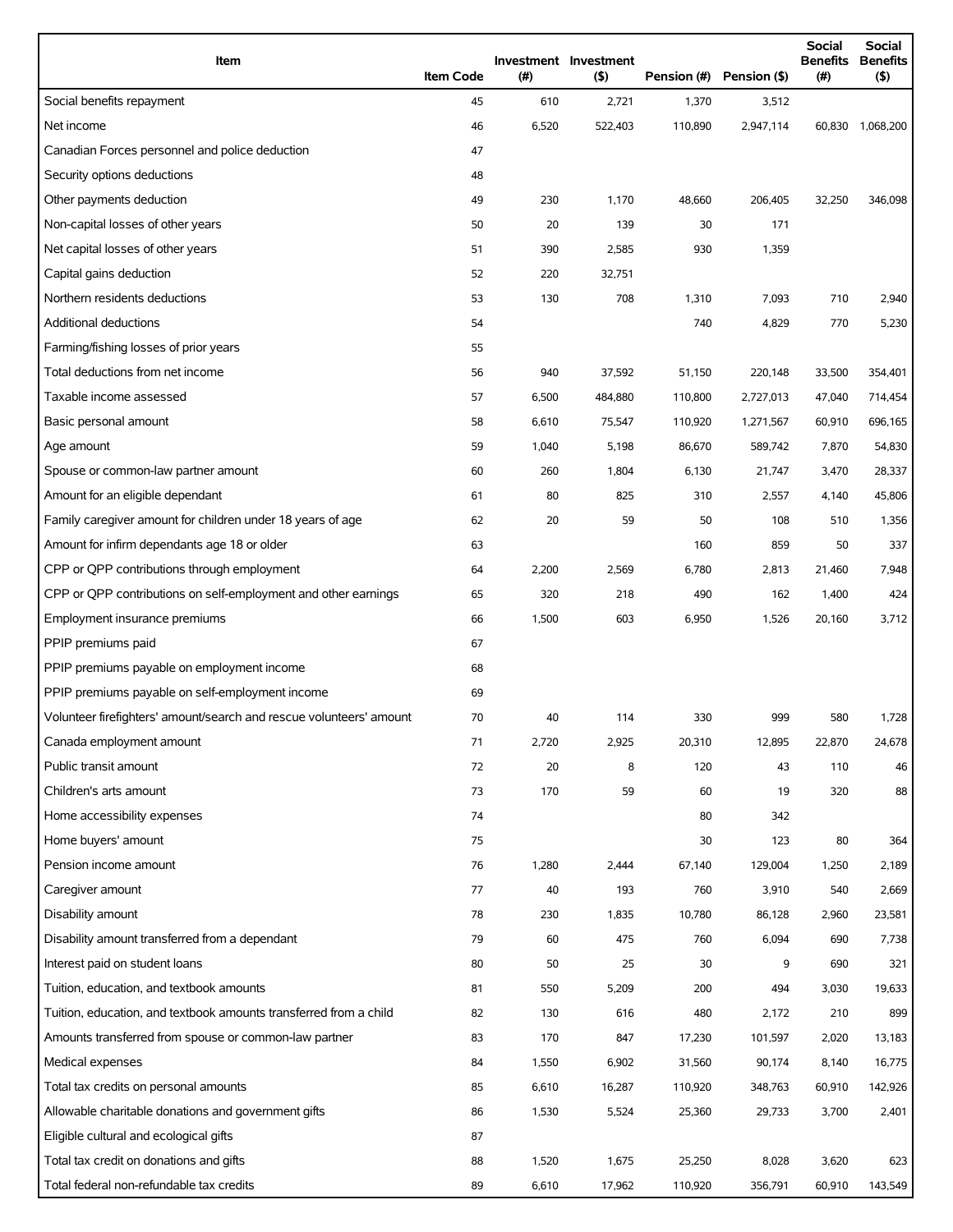| Item                                                        | <b>Item Code</b> | (#)   | Investment Investment<br>$($ \$) | Pension (#) | Pension (\$) | <b>Social</b><br><b>Benefits</b><br>(#) | <b>Social</b><br><b>Benefits</b><br>(5) |
|-------------------------------------------------------------|------------------|-------|----------------------------------|-------------|--------------|-----------------------------------------|-----------------------------------------|
| Federal dividend tax credit                                 | 90               | 3,630 | 28,904                           | 8,770       | 3,543        | 690                                     | 85                                      |
| Minimum tax carryover                                       | 91               | 120   | 310                              | 60          | 138          |                                         |                                         |
| Basic federal tax                                           | 92               | 4,130 | 63,256                           | 45,540      | 143,394      | 19,260                                  | 33,456                                  |
| Federal foreign tax credit                                  | 93               | 920   | 564                              | 2,780       | 771          | 150                                     | $\overline{7}$                          |
| Federal political contribution tax credit                   | 94               | 60    | 18                               | 330         | 56           |                                         |                                         |
| Investment tax credit                                       | 95               |       |                                  |             |              | 20                                      | 9                                       |
| Labour-sponsored funds tax credit (federally registered)    | 96               |       |                                  |             |              |                                         |                                         |
| Labour-sponsored funds tax credit (provincially registered) | 97               |       |                                  |             |              |                                         |                                         |
| Alternative minimum tax payable                             | 98               |       |                                  |             |              |                                         |                                         |
| Net federal tax                                             | 99               | 4,090 | 62,648                           | 45,510      | 142,575      | 19,240                                  | 33,444                                  |
| CPP contributions on self-employment                        | 100              | 320   | 435                              | 490         | 323          | 1,400                                   | 848                                     |
| Social Benefits repayment                                   | 101              | 610   | 2,721                            | 1,370       | 3,512        |                                         |                                         |
| Working income tax benefit (WITB)                           | 102              | 50    | 27                               | 140         | 63           | 2,220                                   | 1,085                                   |
| Children's fitness tax credit                               | 103              | 300   | 30                               | 120         | 10           | 890                                     | 62                                      |
| Eligible educator school supply tax credit                  | 104              |       |                                  |             |              |                                         |                                         |
| Net provincial or territorial tax                           | 105              | 4,770 | 45,911                           | 54,740      | 117,374      | 19,310                                  | 24,591                                  |
| Total tax payable                                           | 106              | 4,860 | 111,717                          | 55,250      | 263,784      | 21,290                                  | 58,963                                  |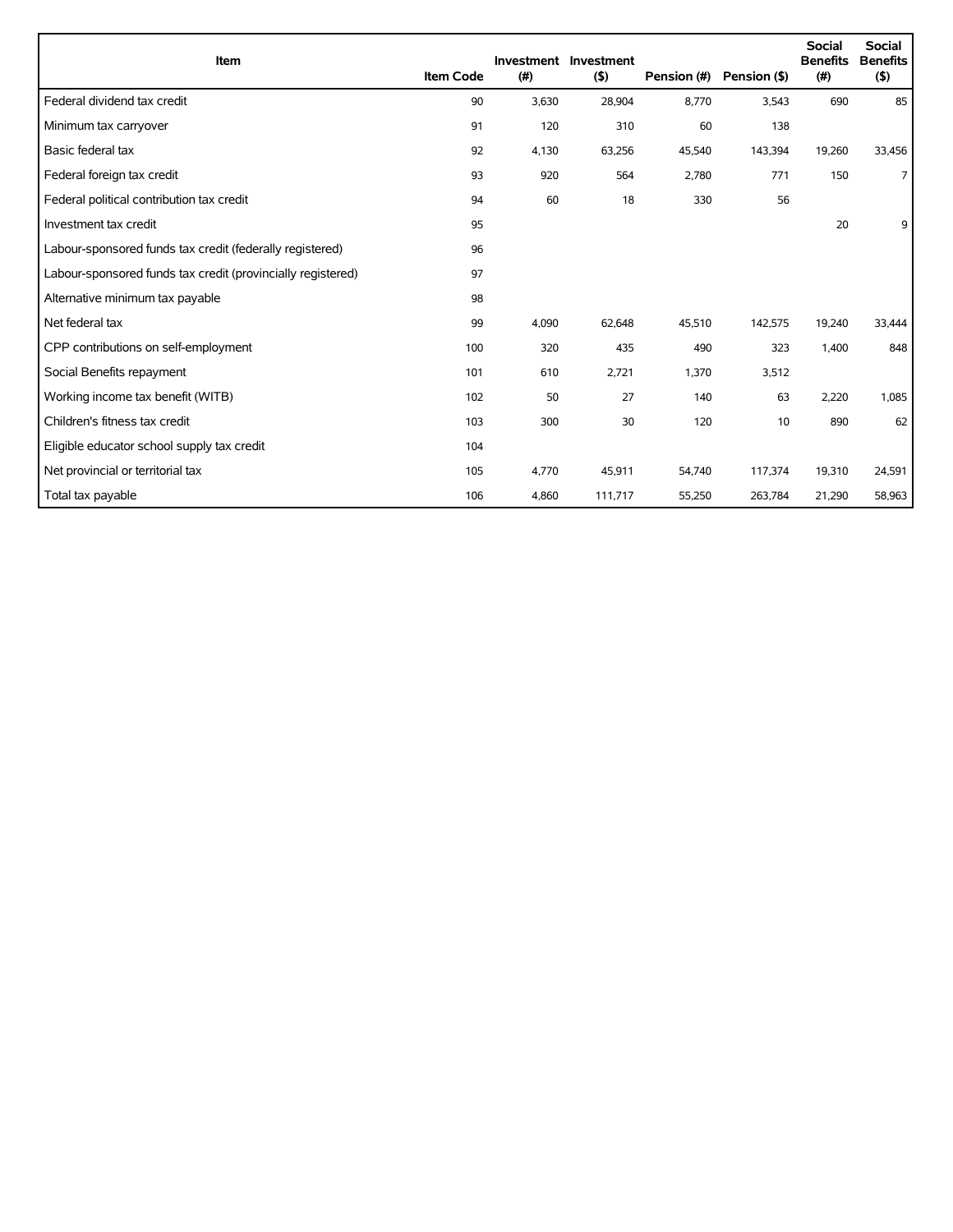| Item                                                                                       | Item Code Other (#) |        | Other (\$) |
|--------------------------------------------------------------------------------------------|---------------------|--------|------------|
| Number of taxable returns                                                                  | $\mathbf{1}$        | 5,020  |            |
| Number of non-taxable returns                                                              | 2                   | 11,290 |            |
| Total number of returns                                                                    | 3                   | 16,310 |            |
| Employment income                                                                          | 4                   | 3,400  | 48,791     |
| Commissions (from employment)                                                              | 5                   |        |            |
| Other employment income                                                                    | 6                   | 730    | 1,490      |
| Old age security (OAS) pension                                                             | 7                   | 630    | 3,335      |
| CPP or QPP benefits                                                                        | 8                   | 2,870  | 18,373     |
| Other pensions and superannuation                                                          | 9                   | 1,040  | 19,695     |
| Elected split-pension amount                                                               | 10                  | 550    | 3,598      |
| Universal child care benefit (UCCB)                                                        | 11                  | 560    | 478        |
| Employment insurance and other benefits                                                    | 12                  | 1,140  | 11,341     |
| Taxable amount of dividends from taxable Canadian corporations                             | 13                  | 1,080  | 3,588      |
| Interest and other investment income                                                       | 14                  | 1,590  | 2,051      |
| Net partnership income (limited or non-active partners only)                               | 15                  |        |            |
| Net rental income                                                                          | 16                  | 210    | 222        |
| Taxable capital gains                                                                      | 17                  |        |            |
| RRSP income                                                                                | 18                  | 2,880  | 77,688     |
| Other income                                                                               | 19                  | 5,820  | 183,967    |
| Net business income                                                                        | 20                  | 210    | 267        |
| Net professional income                                                                    | 21                  | 40     | 365        |
| Net commission income                                                                      | 22                  | 50     | 55         |
| Net farming income                                                                         | 23                  |        |            |
| Net fishing income                                                                         | 24                  |        |            |
| Workers' compensation benefits                                                             | 25                  | 120    | 1,161      |
| Social assistance payments                                                                 | 26                  | 100    | 428        |
| Net federal supplements                                                                    | 27                  | 190    | 568        |
| Total income assessed                                                                      | 28                  | 7,810  | 388,628    |
| Registered pension plan (RPP) deduction                                                    | 29                  | 730    | 1,531      |
| RRSP/PRPP deduction                                                                        | 30                  | 1,290  | 44,637     |
| Deduction for elected split-pension amount                                                 | 31                  | 460    | 5,259      |
| Annual union, professional, or like dues                                                   | 32                  | 1,110  | 344        |
| Child care expenses                                                                        | 33                  | 60     | 198        |
| <b>Business investment loss</b>                                                            | 34                  |        |            |
| Moving expenses                                                                            | 35                  | 50     | 125        |
| Support payments made                                                                      | 36                  |        |            |
| Carrying charges and interest expenses                                                     | 37                  | 360    | 930        |
| Deduction for CPP/QPP contributions on self-employment and other earnings                  | 38                  | 120    | 48         |
| Deduction for provincial parental insurance plan (PPIP) premiums on self-employment income | 39                  |        |            |
| Exploration and development expenses                                                       | 40                  |        |            |
| Other employment expenses                                                                  | 41                  | 90     | 254        |
| Clergy residence deduction                                                                 | 42                  | 10     | 75         |
| Other deductions                                                                           | 43                  | 350    | 2,365      |
| Total deductions before adjustments                                                        | 44                  | 2,870  | 56,091     |
| Social benefits repayment                                                                  | 45                  | 310    | 1,025      |
| Net income                                                                                 | 46                  | 7,780  | 331,682    |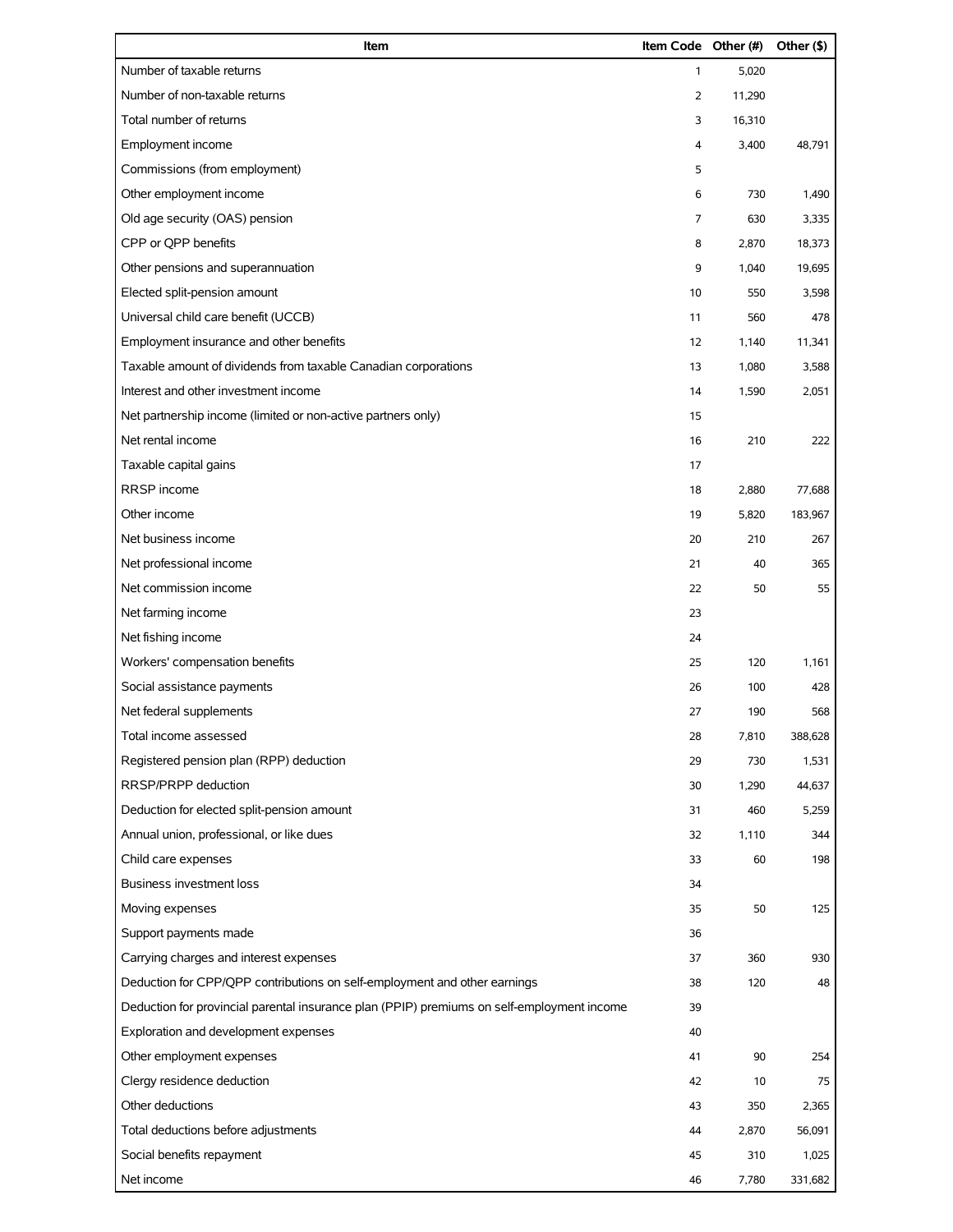| Item                                                                | Item Code Other (#) |        | Other (\$) |
|---------------------------------------------------------------------|---------------------|--------|------------|
| Canadian Forces personnel and police deduction                      | 47                  |        |            |
| Security options deductions                                         | 48                  |        |            |
| Other payments deduction                                            | 49                  | 400    | 2,129      |
| Non-capital losses of other years                                   | 50                  | 30     | 192        |
| Net capital losses of other years                                   | 51                  | 90     | 293        |
| Capital gains deduction                                             | 52                  | 10     | 25         |
| Northern residents deductions                                       | 53                  | 110    | 527        |
| Additional deductions                                               | 54                  | 20     | 313        |
| Farming/fishing losses of prior years                               | 55                  |        |            |
| Total deductions from net income                                    | 56                  | 630    | 3,494      |
| Taxable income assessed                                             | 57                  | 7,780  | 328,193    |
| Basic personal amount                                               | 58                  | 16,300 | 184,917    |
| Age amount                                                          | 59                  | 580    | 3,218      |
| Spouse or common-law partner amount                                 | 60                  | 650    | 4,893      |
| Amount for an eligible dependant                                    | 61                  | 230    | 2.413      |
| Family caregiver amount for children under 18 years of age          | 62                  | 30     | 81         |
| Amount for infirm dependants age 18 or older                        | 63                  | 10     | 71         |
| CPP or QPP contributions through employment                         | 64                  | 3,640  | 2,300      |
| CPP or QPP contributions on self-employment and other earnings      | 65                  | 120    | 48         |
| Employment insurance premiums                                       | 66                  | 3,140  | 892        |
| PPIP premiums paid                                                  | 67                  |        |            |
| PPIP premiums payable on employment income                          | 68                  |        |            |
| PPIP premiums payable on self-employment income                     | 69                  |        |            |
| Volunteer firefighters' amount/search and rescue volunteers' amount | 70                  | 50     | 141        |
| Canada employment amount                                            | 71                  | 3.760  | 3,816      |
| Public transit amount                                               | 72                  | 140    | 48         |
| Children's arts amount                                              | 73                  | 60     | 18         |
| Home accessibility expenses                                         | 74                  |        |            |
| Home buyers' amount                                                 | 75                  | 10     | 55         |
| Pension income amount                                               | 76                  | 1,570  | 3,009      |
| Caregiver amount                                                    | 77                  | 100    | 503        |
| Disability amount                                                   | 78                  | 760    | 6,138      |
| Disability amount transferred from a dependant                      | 79                  | 100    | 940        |
| Interest paid on student loans                                      | 80                  | 60     | 49         |
| Tuition, education, and textbook amounts                            | 81                  | 500    | 2,350      |
| Tuition, education, and textbook amounts transferred from a child   | 82                  | 140    | 684        |
| Amounts transferred from spouse or common-law partner               | 83                  | 400    | 2,252      |
| Medical expenses                                                    | 84                  | 2,170  | 5,064      |
| Total tax credits on personal amounts                               | 85                  | 16,300 | 33,589     |
| Allowable charitable donations and government gifts                 | 86                  | 1,470  | 2,414      |
| Eligible cultural and ecological gifts                              | 87                  |        |            |
| Total tax credit on donations and gifts                             | 88                  | 1,460  | 708        |
| Total federal non-refundable tax credits                            | 89                  | 16,300 | 34,297     |
| Federal dividend tax credit                                         | 90                  | 990    | 469        |
| Minimum tax carryover                                               | 91                  | 30     | 102        |
| Basic federal tax                                                   | 92                  | 4,700  | 47,103     |